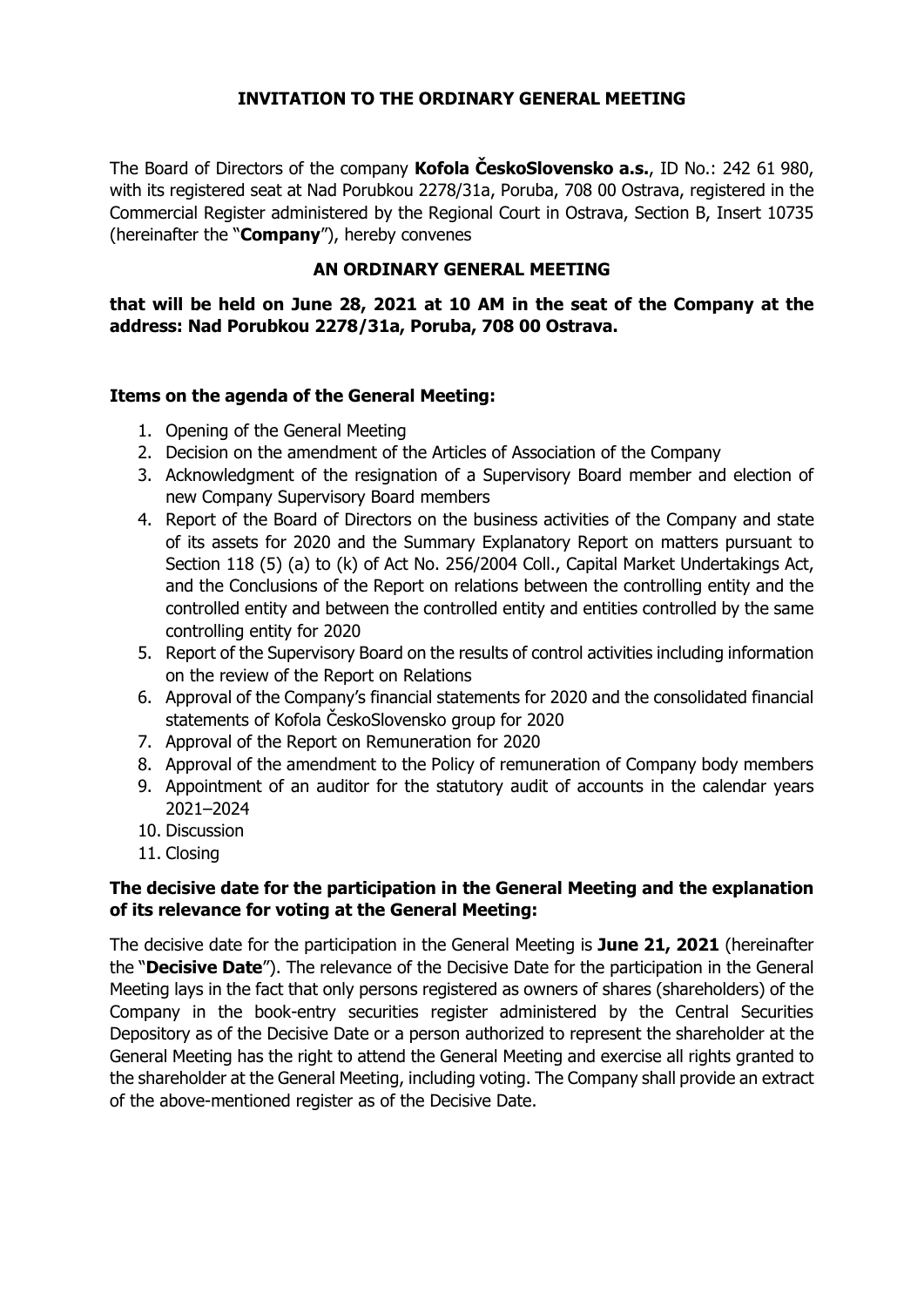## **Participation in the General Meeting:**

#### **1. Registration and representation of the shareholders at the General Meeting**

A shareholder can participate in the General Meeting in person or by proxy. The Company would like to remind the shareholders that under the Articles of Association, the possibility of a participation of a person designated by the shareholder in the General Meeting only applies to a person assisting a shareholder with disability under the relevant legislation.

Registration of the shareholders present in the attendance list (hereinafter the "registration") will start at 9:30 AM on the day and at the place of the General Meeting.

A shareholder who is a natural person shall prove its identity by producing their identity card or passport.

A shareholder that is a legal entity participates in the General Meeting through a person entitled to represent the shareholder, namely its governing body or member of its governing body (authorized person). The authorized person shall submit an original or a certified copy of a commercial register extract or another reliable document that proves the existence of the shareholder and the authorization of the authorized person to represent the shareholder. These documents **shall not be older than three (3) months**. If these documents are not issued in Czech or English, an **official translation** of the documents or their necessary part **into Czech or English** must be attached. An authorized person shall also present their identity card or passport in order to prove their identity.

A Power of Attorney for the General Meeting must be granted in writing and state clearly whether it was granted for the representation at one or more General Meetings of the Company.

If a shareholder who is a natural person is represented by an agent, the agent must, before being admitted to the General Meeting, submit a Power of Attorney in writing signed **with an officially verified signature of the shareholder**.

If a shareholder that is a legal entity is represented by an agent, the agent must, before being admitted to the General Meeting, submit a Power of Attorney in writing signed by one or more person(s) authorized to act on behalf of the shareholder according to the manner of representation of the shareholder resulting from a commercial register extract or other reliable document, the **signature(s) being notarized**. A proxy of a shareholder that is a legal entity must submit, along with the Power of Attorney, an original or a certified copy of a commercial register extract or another reliable document that will prove the existence of the shareholder and the authorization of the authorized person(s) who signed the Power of Attorney on behalf of the shareholder. These documents (except for the Power of Attorney) shall **not be older than three (3) months**. If these documents are not in Czech or English, an **official translation** of the documents or their necessary part **into Czech or English** must be attached. The proxy shall submit their identification card or passport in order to prove their identity.

The Company may allow a shareholder, a person authorized to act on behalf of a shareholder or an agent to the General Meeting if there is no doubt about their identity and their authorization to act on behalf of a shareholder even if the documents that shall be submitted under the above requirements (in accordance with par. 12.3. to 12.5. of the Articles of Association of the Company) are not submitted fully or if the signatures are not duly notarized.

In exercising all rights attached to the shares recorded at the relevant account, including voting at the General Meeting, a shareholder may be represented at the General Meeting also by a manager registered in the investment instruments register or other person authorised to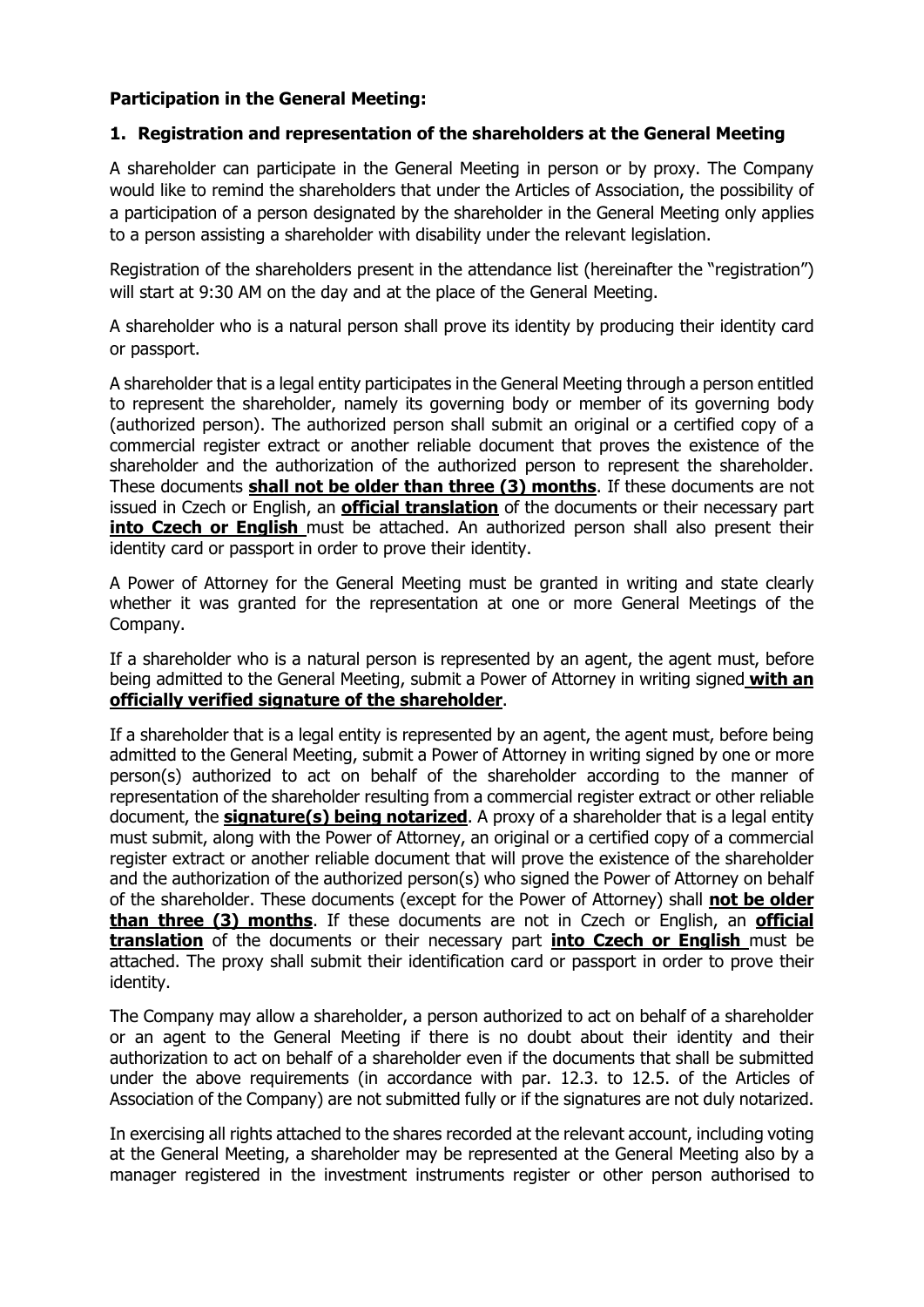exercise the rights attached to the shares in compliance with the relevant register. Authorization of these persons is proved at the registration by the Extract from the investment instruments register provided by the Company (the manager registered in the investment instruments register does not have to submit a Power of Attorney granted to represent the shareholder).

The company hereby notifies the shareholders that a written form of a Power of Attorney that can be used for granting the power of attorney is available from May 28, 2021 till the day of the General Meeting at the Company registered seat at the address: Nad Porubkou 2278/31a, Poruba, 708 00 Ostrava on every business day from 10 a.m. to 3 p.m. Simultaneously, a form of the Power of Attorney will be posted on the Company´s website: <https://investor.kofola.cz/en/general-meeting/> under the link "INVESTOR" in the section "General Meeting" during the same period. At own expense and risk, everybody has the right to request the sending of a hard copy of a form of the Power of Attorney (request to be sent to the registered seat of the Company) or via electronic means to the address: [valnahromada@kofola.cz.](mailto:valnahromada@kofola.cz)

At the following email address, the Company will accept electronic notices stating that a Power of Attorney was granted to represent a shareholder at the General Meeting or that it was revoked: [valnahromada@kofola.cz.](mailto:valnahromada@kofola.cz) The notice shall contain electronic signature issued by an accredited provider of certification services. Details concerning the acceptance or revocation of the Power of Attorney and requirements for the content are stated by the Board of Directors on the Company's website: [https://investor.kofola.cz/en/general-meeting/.](https://investor.kofola.cz/en/general-meeting/)

### **2. Notice of the rights of shareholders relating to the participation in the General Meeting, and the way of exercise of these rights**

The shareholders are entitled to attend the General Meeting and vote at the General Meeting.

The Company notifies the shareholders that are legal entities having registered office in the Czech Republic that Act No. 37/2021 Coll., on the register of beneficial owners, will take effect on June 1, 2021. Under article 54 of the act, the right to vote cannot be exercised by a beneficial owner of a business corporation who is not registered in the register of beneficial owners or who acts on behalf of a legal arrangement of which they are a beneficial owner. Also, the right to vote cannot be exercised by a legal entity or a representative of a legal arrangement that do not have any beneficial owner registered in the register of beneficial owners. The sanction of prohibition to exercise the right to vote does not apply to foreign legal entities. Shareholders subject to the sanction can still participate in the General Meeting and exercise other shareholder rights apart from the right to vote. The presence and completeness of the data on the beneficial owners of the shareholders who are legal entities having registered office in the Czech Republic will be verified by the Company upon the registration of the shareholders.

At the General Meeting, the shareholders are further entitled to require and obtain explanations on matters concerning the Company or entities controlled by the Company from the Company, provided that such an explanation is necessary to be able to assess the matters included in the agenda of the General Meeting or to exercise the shareholders' rights at the General Meeting. The period for the presentation of a request by a shareholder at the General Meeting is five (5) minutes unless otherwise decided by the chair of the General Meeting. The shareholders are also entitled to submit a request or a counterproposal in writing; they are entitled to do so in the time period between the publication of the invitation to the General Meeting and the General Meeting. A written request for explanation may not exceed a page form A4, font size 12.

The shareholders are further entitled to make proposals and counterproposals on the matters included in the agenda of the General Meeting and raise objections against General Meeting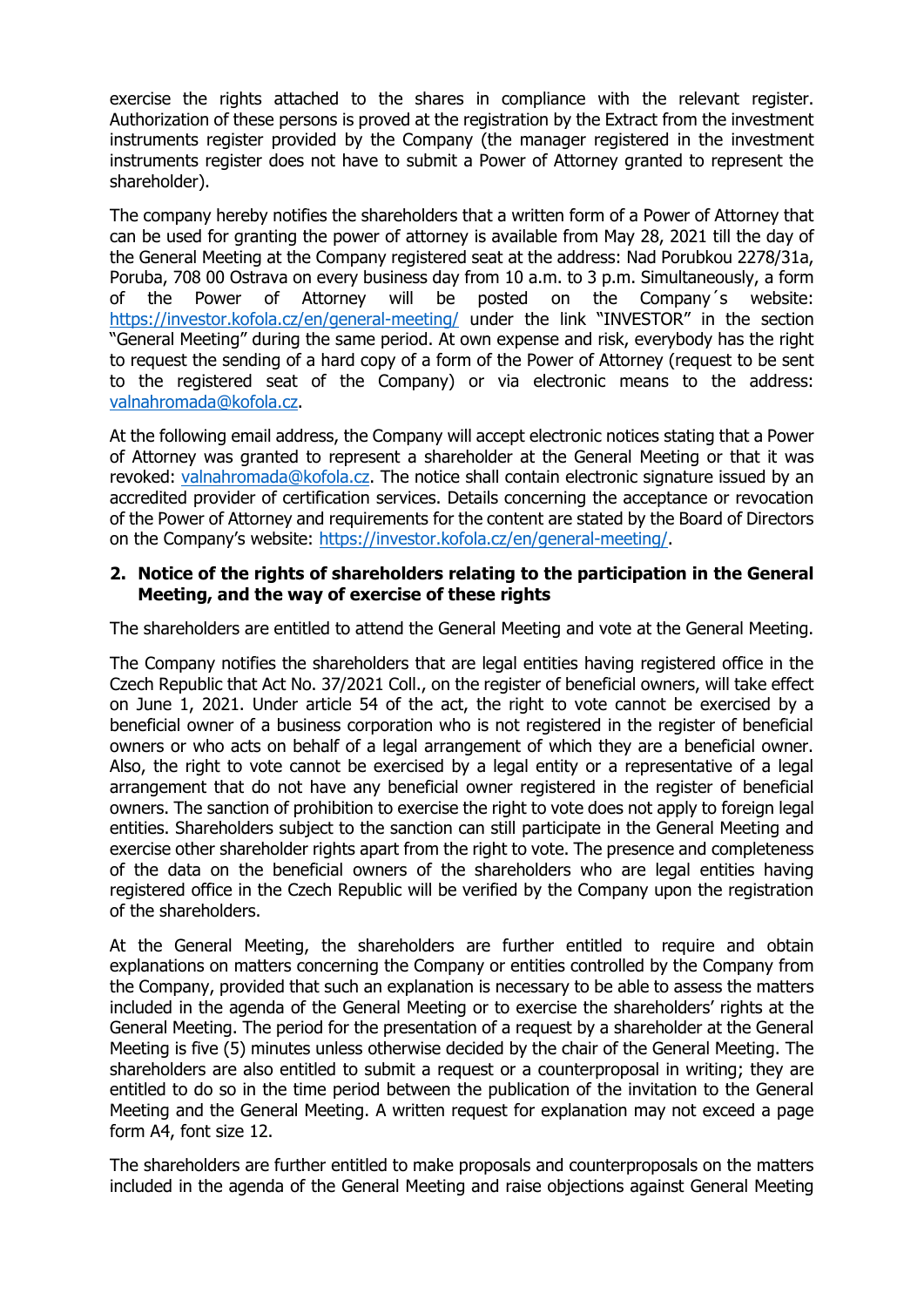resolutions. Every shareholder wishing to present a proposal or a counterproposal has five (5) minutes for the presentation of their proposal or counterproposal unless decided otherwise by the chair of the General Meeting.

The shareholders may exercise their rights in person, may be represented by their statutory body or agent or by a manager registered in the investment instruments register or a person authorised to exercise the rights attached to the shares according to the record in the investment instruments register.

The shareholders bear the costs related to their participation in the General Meeting.

The Board of Directors may refuse, in full or in part, to provide an explanation due to reasons stated by law. The explanation may be provided in a form of a summary response to multiple questions of a similar content. A shareholder shall also be conclusively presumed to have received an explanation when the information was posted on the Company's website no later than the day preceding the date of the General Meeting and is available to the shareholders at the place of the General Meeting.

An explanation of the matters concerning the ongoing General Meeting will be provided to the shareholder by the Company directly at the General Meeting. Where this is not possible due to the complexity of the explanation, it will be provided to the shareholders within 15 days after the General Meeting, even if it is no longer necessary to assess the discussions at the General Meeting or to exercise the shareholder's rights at the General Meeting.

## **a) Right to make proposals and counterproposals**

The shareholder is entitled to make proposals and counterproposals on matters included in the agenda of the General Meeting. Proposals and counterproposals delivered to the Company 3 days before the General Meeting at the latest will be published by the Board of Directors on the Company's website <https://investor.kofola.cz/en/general-meeting/> without undue delay. If the proposals and counterproposals are delivered 5 days before the General Meeting at the latest, the Board of Directors will also publish its opinion without undue delay. If the proposals and counterproposals include reasoning, the reasoning will be published by the Board of Directors as well.

The shareholders were also entitled to make proposals on matters included in the General Meeting agenda before the publication of the invitation to the General Meeting. The proposals delivered to the Company 5 days before the publication of the invitation to the General Meeting at the latest along with the opinion of the Board of Directors will be published by the Board of Directors together with the invitation to the General Meeting. The preceding paragraph will apply to proposals delivered later.

# **b) The right to request a matter to be included in the agenda of the General Meeting**

The shareholder or shareholders who hold shares with an aggregate face value of at least 1 % of the registered capital (hereinafter as the "**Qualified Shareholder**") may request the Board of Directors to include a matter determined by them in the agenda of the General Meeting provided that every matter is accompanied by a draft resolution or its inclusion is justified. The request of the Qualified Shareholder to include a matter determined by him/her to the agenda of the General Meeting must be delivered no later than ten (10) days before the Decisive date. In the event that the request was delivered after the publication and distribution of the invitation to the General Meeting, the Board of Directors shall publish an addendum to the agenda of the General Meeting no later than five (5) days prior to the Decisive Date for the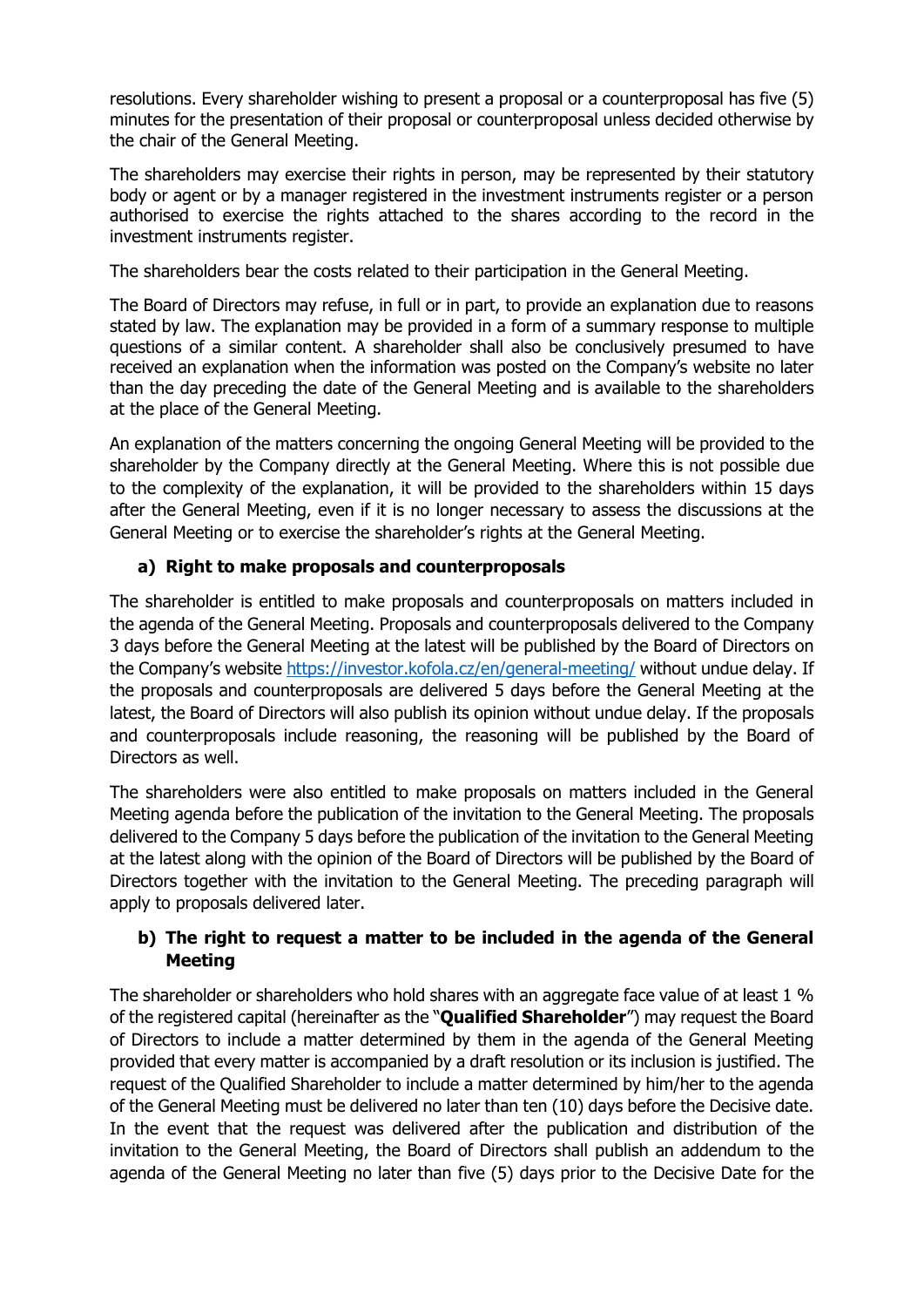participation in the General Meeting, in the manner set by the Business Corporations Act and by the Articles of Association of the Company for convening a General Meeting.

# **3. Number of shares and voting rights**

The registered capital of the Company amounts to CZK 1,114,597,400 (in words: one billion one hundred and fourteen million five hundred and ninety-seven thousand four hundred Czech crowns) and is divided into 22,291,948 (in words: twenty-two million two hundred and ninetyone thousand and nine hundred and forty-eight) individual listed common registered shares, each of face value of CZK 50, issued as book-entry shares. Each share of the Company with the face value of CZK 50 carries one (1) vote. The total number of votes in the Company amounts to **22,291,948** (in words: twenty-two million two hundred and ninety-one thousand nine hundred and forty-eight) **votes**.

# **4. Participation in the General Meeting and voting**

All the shareholders present are registered in an attendance list that includes information required by the Business Corporations Act. If a person is refused to be registered in the attendance list and to be admitted to the General Meeting, the refusal and its reasoning shall be specified in the attendance list. The attendance list is available in the meeting room for inspection until the closing of the General Meeting.

Items on the agenda are discussed at the General Meeting gradually in the order specified in this invitation to the General Meeting. The items that are not on the agenda of the General Meeting can only be discussed or decided if all the shareholders agree.

The chair of the General Meeting shall call on a person who suggested a proposal to present the proposal, and then they shall call on a person who suggested a counterproposal to present the counterproposal. Every shareholder wishing to present a proposal or a counterproposal has five (5) minutes for the presentation of their proposal or counterproposal unless decided otherwise by the chair of the General Meeting.

After the presentation of proposals (or counterproposals) concerning a particular agenda item, the chair of the General Meeting shall announce which proposals or counterproposals have been submitted. Prior to the voting, the chair of the General Meeting shall ask if there are any objections to the proposals, and the General Meeting shall listen to the objections if there are any. First, the proposal made by the Board of Directors is voted on, followed by the proposal of the Supervisory Board, and then by the proposals and counterproposals of the shareholders, in the order of their presentation. If a particular proposal (or a counterproposal) is accepted, there is no more voting on other proposals and counterproposals.

Voting at the General Meeting is performed in compliance with the Articles of Association of the Company and the Rules of Procedure and Voting Rules approved by the General Meeting (draft Rules of Procedure and Voting Rules is published on the Company´s website [https://investor.kofola.cz/en/general-meeting/\)](https://investor.kofola.cz/en/general-meeting/).

Once the votes are cast, the chair of General Meeting shall announce the result of the voting.

Shareholders vote by raising a voting card indicating the number of votes that the respective shareholder obtained during the registration.

The General Meeting adopts decision by the majority of votes of the shareholders present, unless a different majority is required by law or by the Articles of Association of the Company.

The shareholders, members of the Board of Directors or members of the Supervisory Board may raise objections against a resolution of the General Meeting and require the objection to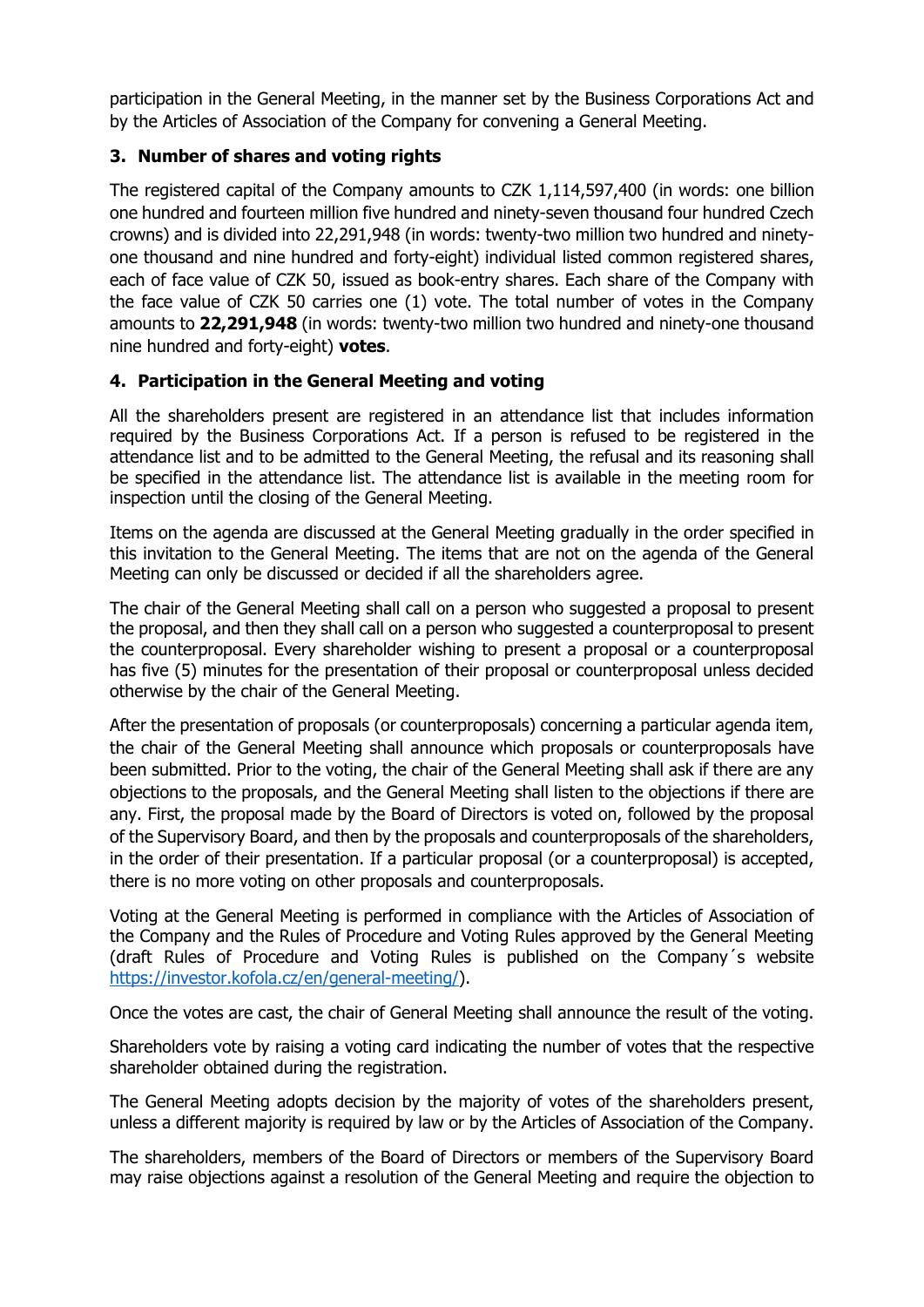be recorded in the Minutes of the General Meeting. If the recording of the objection is not required, the minute taker is not obliged to record a content of such objection in the Minutes of the General Meeting.

### **5. Manner and procedure of correspondence voting**

The shareholders may also cast their votes by correspondence. The shareholders vote by sending the ballot to the address of the registered seat of the Company: Nad Porubkou 2278/31a, Poruba, 708 00 Ostrava. The ballot must be delivered to the address of the registered seat of the Company at least one (1) business day before the start of the General Meeting.

The shareholders voting by correspondence are considered present at the General Meeting only for the purpose of voting on those agenda items they casted their correspondence votes for.

Pursuant to Article 14 (14.3) of the Articles of Association of the Company, the correspondence vote must include:

- (a) name, surname, date of birth and residence address of a shareholder (if a shareholder is an individual) or a representative of a shareholder;
- (b) business name, registered seat and identification (registration) number of a shareholder (if a shareholder is a legal person);
- (c) agenda item to which the voting relates;
- (d) number and face value of shares of a shareholder with which the shareholder performs the voting;
- (e) information whether a shareholder votes for, against or whether the shareholder abstains from voting; and
- (f) legalized signature of a person who signs a correspondence voting; if a correspondence voting is signed by a proxy, the proxy must attach a Power of Attorney signed by the shareholder (if a shareholder is an individual) or signed by an authorized person on behalf of the shareholder (if a shareholder is a legal entity). Signatures on the Power of Attorney must be legalized.

Correspondence voting of a shareholder that is a legal entity must be accompanied by an original or certified copy of a commercial register extract or another reliable document proving the existence of the shareholder and the authorization of the authorized person(s) to sign the correspondence vote on behalf of the shareholder or to sign the Power of Attorney based on which a proxy signed the correspondence voting. If these documents are not in Czech or English, an **official translation** of the documents or a necessary part thereof **into Czech or English shall be attached. These documents (except for the Power of Attorney) may not be older than three (3) months.**

From May 28, 2021 to the day of the General Meeting (including), a form for correspondence voting is available to the shareholders for inspection and may be obtained at the registered seat of the Company at the address: Nad Porubkou 2278/31a, Poruba, 708 00 Ostrava, on business days from 10 a.m. to 3 p.m., as well as on the Company´s website [https://investor.kofola.cz/en/general-meeting/.](https://investor.kofola.cz/en/general-meeting/)

Correspondence vote may be approved by the Company even if not all the documents mentioned above were submitted or if the documents submitted were not notarized provided that there are no doubts as to the identity of the shareholder and their right to vote.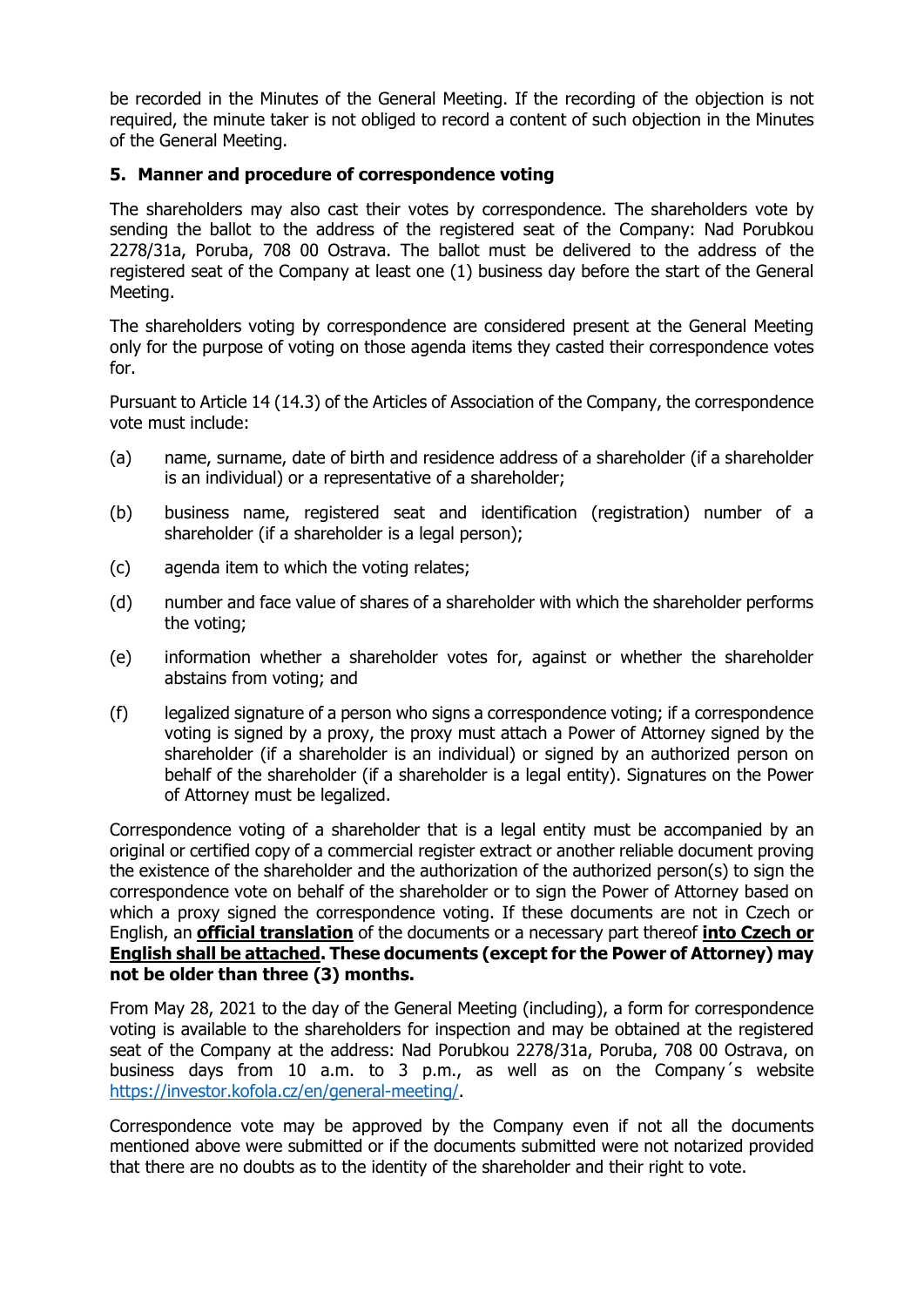Correspondence vote received by the Company cannot be changed or cancelled. If the shareholder who voted by correspondence is also present at the General Meeting, correspondence vote is not considered.

## **6. Information about the manner and place for obtaining documents**

The documents referred to in the provision 120b (1) of Act No. 256/2004 Coll., Capital Market Undertakings Act, namely invitation to the General Meeting and other documents related to the agenda of the General Meeting, unless statutory provisions provide otherwise, a form for the correspondence voting, draft resolutions of the General Meeting and/or opinions of the Board of Directors about the individual items on the proposed agenda of the General Meeting, draft amendments to the Articles of Association of the Company, written version of received proposals or counterproposals of the shareholders, as well as a form of a Power of Attorney to represent a shareholder at the General Meeting are available for inspection at the registered seat of the Company at the address: Nad Porubkou 2278/31a, Poruba, 708 00 Ostrava, on business days from 10 a.m. to 3 p.m. from June 25, 2021 until the day of the General Meeting (including).

All these documents are also available to the shareholders on the Company's website <https://investor.kofola.cz/en/general-meeting/> from May 28, 2021. The information for the shareholders will also be provided on the day and at the place of the General Meeting.

#### **Draft resolutions on the individual items of the agenda of the General Meeting and the reasoning:**

### **Para 2: Decision on the amendment of the Articles of Association of the Company**

Draft resolution:

"The General Meeting of the Company has made the following decision on the amendment of the Articles of Association of the Company:

Article 16 (16.3) of the Articles of Association of the Company is amended as follows:

"The Supervisory Board has five (5) members who are elected and dismissed by the General Meeting."

Article 9 (9.7) of the Articles of Association of the Company is amended as follows with effect from January 1, 2022:

"The decisive date to exercise the right to share in Kofola's profit and other own resources corresponds to the  $7<sup>th</sup>$  business day after the day of the General Meeting which took a decision on the distribution of profit and/or other own resources."

In Article 11 of the Articles of Association, the following paragraphs 11.11 to 11.13 are inserted:

"11.11 Any decisions within the competence of the General Meeting except decisions on the amendment of the Articles of Association can also be adopted outside the General Meeting (remotely). The conditions of remote vote will be defined by the Board of Directors and must be specified in the draft resolution. A person authorized to convene the General Meeting will deliver the draft resolution to all Kofola shareholders by publishing the draft resolution in the Commercial Bulletin as well as on Kofola's website. The draft resolution is considered as delivered to all Kofola shareholders on the day it is published under the previous sentence. The shareholders can deliver their votes on the draft resolution within a period of at least 15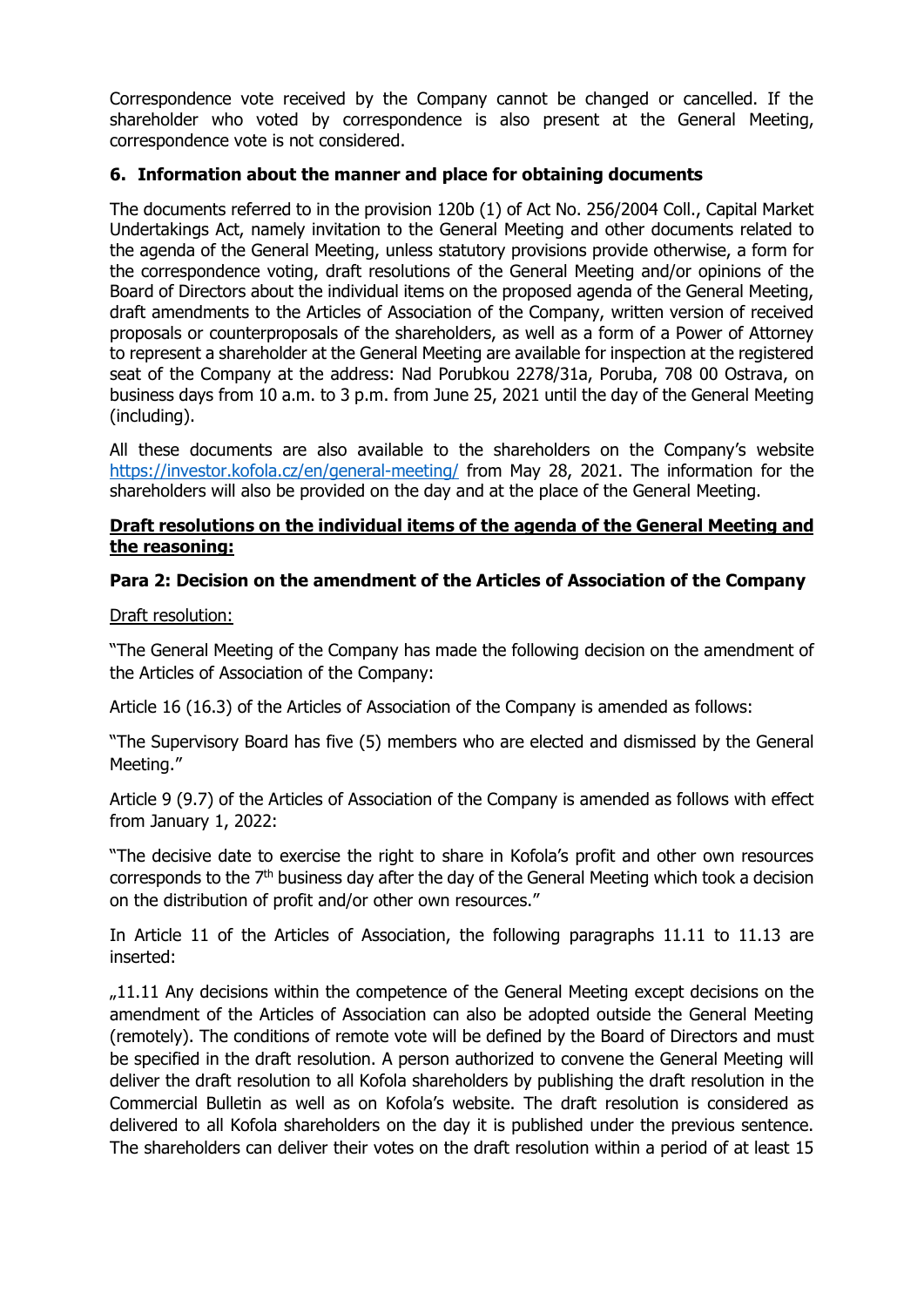days after the day of delivery of the draft resolution. If a shareholder does not vote on the draft resolution they are considered to be opposed to the draft resolution.

11.12 The person authorized to convene the General Meeting will make sure that Kofola publishes an announcement of remote vote, the information that shareholders can read the draft resolution and where to find it, the materials related to the draft resolution, and the conditions of remote vote as well as information on how to vote in favour of the draft resolution on Kofola's website at least 10 days before the day the draft resolution is delivered.

11.13 The  $7<sup>th</sup>$  day before the day the draft resolution is delivered to all shareholders is considered as the decisive date for the remote vote."

In Article 11 of the Articles of Association, the following new paragraph 11.14 taking effect on January 1, 2022 is inserted :

 $11.14$  The  $7<sup>th</sup>$  business day after the day of adoption of a remote General Meeting resolution on the distribution of profit and/or other own resources is considered as the decisive date to exercise the right to share in Kofola's profit and other own resources. The General Meeting decision to approve the distribution of profit and/or other own resources will be announced on Kofola's website. This is without prejudice to the announcement of a decision adopted remotely to shareholders within the meaning of Section 420 (1) of the Czech Companies Act."

### Reasoning:

Given the broad scope of areas within the controlling activities of the Supervisory Board, the Board of Directors has proposed to increase the number and expertise of its members. The change of the decisive date for the exercise of the right to share in profit has been caused by the amendment of the Exchange Rules. Given that rules of assembly and meetings of bodies keep changing based on the development of the epidemiological situation, the Board of Directors proposes to authorize the General Meeting to adopt decisions outside a meeting. Decisions were already adopted outside a meeting in November 2020 based on legal provisions and it proved to work well. The full text of the Articles of Association indicating the proposed amendments is available on the Company's website: [https://investor.kofola.cz/en/general](https://investor.kofola.cz/en/general-meeting/)[meeting/](https://investor.kofola.cz/en/general-meeting/) . It is also available to the shareholders for inspection from the above-mentioned date to the day of the General Meeting (including the day of the General Meeting) in the registered office of the Company at Nad Porubkou 2278/31a, Poruba, 708 00 Ostrava on business days from 10 AM to 3 PM.

# **Para 3: Acknowledgment of the resignation of a Supervisory Board member and election of new Company Supervisory Board members**

## Draft resolution (1):

"The General Meeting of the Company has discussed the notice of resignation of Petr Pravda, date of birth: January 14, 1961, address: Kotršova 185/9, Jaktař, 747 07 Opava, as member of the Company's Supervisory Board and has acknowledged that his membership would end on June 28, 2021."

## Draft resolution (2):

"The General Meeting has appointed

▪ **Ladislav Sekerka**, date of birth: August 11, 1980, address: Ronalda Reagana 1122/1a, Bubeneč, 160 00 Praha 6, and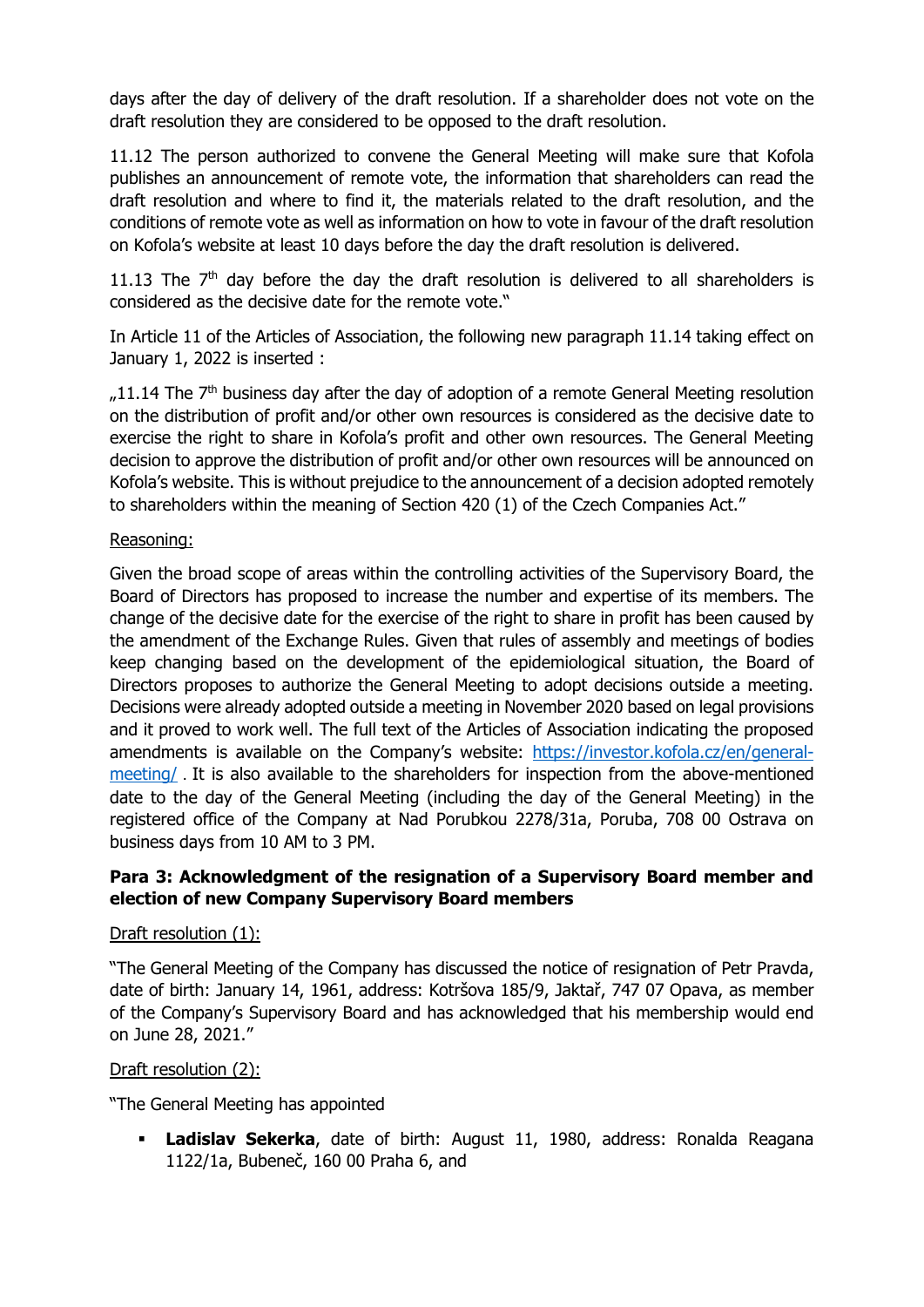▪ **Alexandros Samaras**, date of birth: December 22, 1969, address: Alexandrou Papanastasiou 7, 551 32 Kalamaria, Thessaloniki, Greece.

as members of the Company's Supervisory Board."

## Reasoning:

The Company has received the resignation notice of Mr. Petr Pravda, Supervisory Board member, along with a wish for his membership to end on the day his notice was discussed by the Company's General Meeting. Under Section 58 of the Czech Companies Act, his responsibilities end on the day his resignation is discussed by the General Meeting. The notice of resignation of Mr. Petr Pravda as member of the Company's Supervisory Board is available on the Company's website:<https://investor.kofola.cz/en/general-meeting/> .

Given a vacancy in the Supervisory Board and the increase in number of Supervisory Board members, the Board of Directors proposes Mr. Ladislav Sekerka, date of birth: August 11, 1980, address: Ronalda Reagana 1122/1a, Bubeneč, 160 00 Praha 6, and Mr. Alexandros Samaras, date of birth: December 22, 1969, address: Alexandrou Papanastasiou 7, 551 32 Kalamaria, Thessaloniki, Greece as candidates for the vacancies in the Supervisory Board. The proposed candidates meet the statutory requirements for membership in the Company's Supervisory Board. Given their experience and expertise, the Board of Directors believes that they are appropriate candidates for the above-mentioned position.

**Para 4: Report of the Board of Directors on the business activities of the Company and state of its assets for 2020 and the Summary Explanatory Report on matters pursuant to Section 118 (5) (a) to (k) of Act No. 256/2004 Coll., Capital Market Undertakings Act, and the Conclusions of the Report on relations between the controlling entity and the controlled entity and between the controlled entity and entities controlled by the same controlling entity for 2020**

#### Explanation:

Report of the Board of Directors on the business activities of the Company and state of its assets, the Summary Explanatory Report on matters pursuant to Section 118 (9) of Capital Market Undertakings Act, and the Conclusions of the Report on relations between connected entities are presented to the General Meeting in compliance with the legislation and the Articles of Association of the Company. Report of the Board of Directors on business activities, the Summary Explanatory Report, and the Report on Relations are included in the Annual Report of the Company. This agenda item is not subject to vote.

## **Para 5: Report of the Supervisory Board on the results of control activities including information on the review of the Report on Relations**

#### Explanation:

The Report of the Supervisory Board on the results of control activities including observations on annual financial statement of the Company and consolidated financial statement of Kofola ČeskoSlovensko group as well as information on the review of the Report on Relations and opinion on it are presented to the General Meeting in compliance with the legislation and the Articles of Association of the Company. This agenda item is not subject to vote.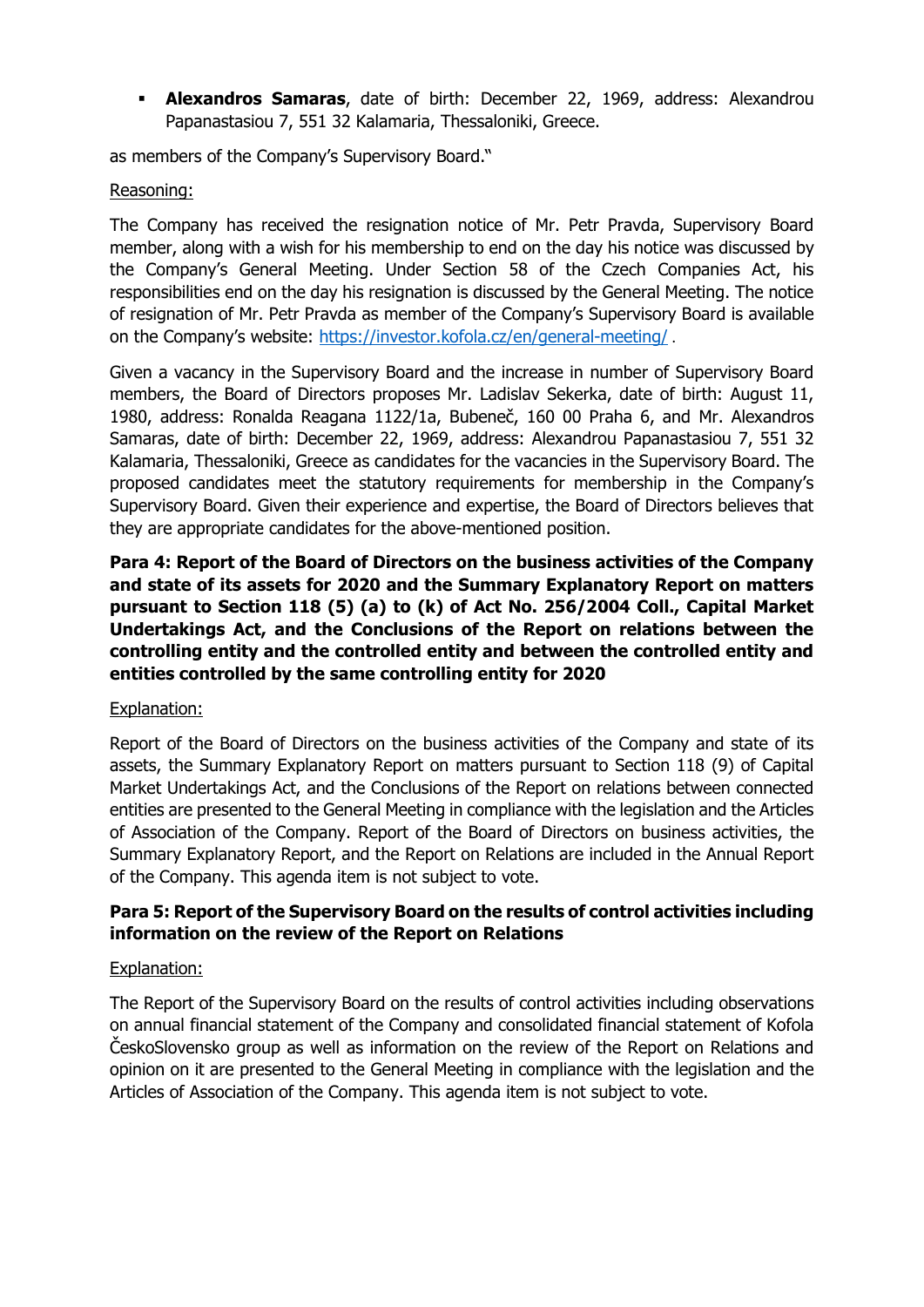## **Para 6: Approval of the Company's financial statement for 2020 and the consolidated financial statement of Kofola ČeskoSlovensko for 2020**

### Draft Resolution (1):

"The General Meeting approves the annual financial statements of the Company as of December 31, 2020."

### Draft Resolution (2):

"The General Meeting approves the consolidated financial statements of Kofola ČeskoSlovensko group as of December 31, 2020."

#### Reasoning:

In compliance with the legal provisions, the annual financial statements of the Company as of December 31, 2020 as well as the consolidated financial statements of Kofola ČeskoSlovensko group as of December 31, 2020 are submitted by the Board of Directors of the Company to be approved by the General Meeting.

The annual financial statements and the consolidated financial statements present a true and fair view of the state and transfers of the property and other assets, obligations, and other liabilities as well as costs and income, economic results of the Company and consolidated level of the Company. The annual financial statements and the consolidated financial statements were approved by the Auditor (who issued an unqualified audit report) and reviewed by the Company's Supervisory Board with the conclusion that the Supervisory Board recommended the General Meeting to approve them.

The annual financial statements as well as the consolidated financial statements of the group are included in the Annual Report of the Company for 2020, available on the Company's website from May 28, 2021:<https://investor.kofola.cz/en/general-meeting/> and available in the registered seat of the Company at Nad Porubkou 2278/31a, Poruba, 708 00 Ostrava on business days from 10 AM to 3 PM until the day of the General Meeting to the shareholders for inspection.

Comment on the fact that a decision on the distribution of profit and loss is not placed on the agenda of the General Meeting:

Even though the Company has generated a profit in 2020, the Board of Directors decided not to place the decision on the distribution of the Company's profit on agenda of the General Meeting.

Given the unpredictable development of the epidemiological situation in the Czech Republic and other countries where the group operates, the Board of Directors prefers to postpone the proposal for the distribution of profits until the point at which Kofola ČeskoSlovensko group will know its results in the 2021 high season (May through September). The Supervisory Board has reviewed and approved without reservation the above-mentioned decision of the Board of Directors. For similar reasons, the Board of Directors decided to postpone the vote on the new dividend policy for 2021 and the following years until beyond the end of the high season.

## **Para 7: Approval of the Report on Remuneration for 2020**

## Draft Resolution:

"The General Meeting of the Company approves the Report on Remuneration for 2020 as it was submitted to it by the Company's Board of Directors."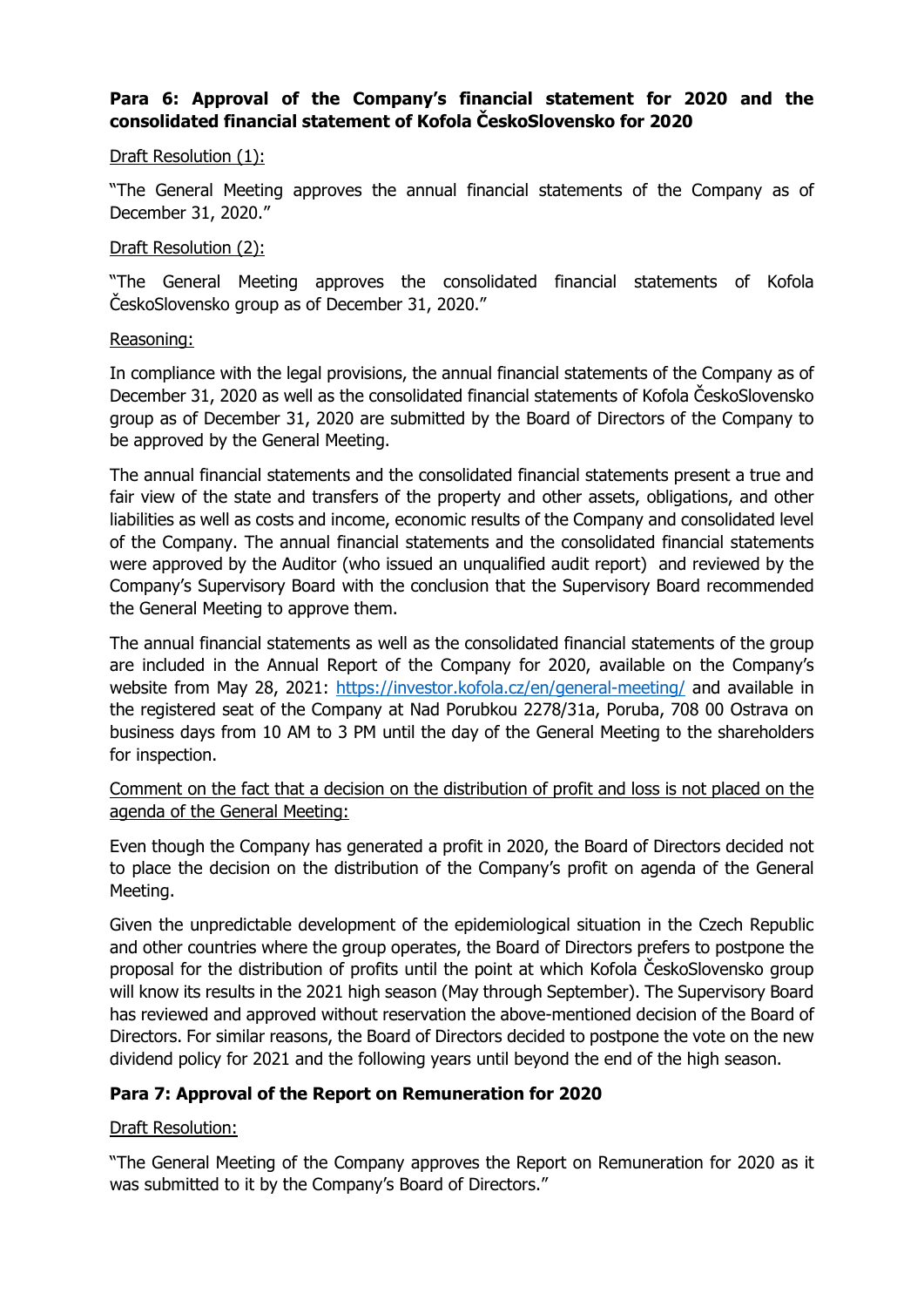## Reasoning:

Under the obligations pursuant to Act No. 256/2004 Coll., Capital Market Undertakings Act, as amended, the Company established a report on remuneration of Board of Directors and Supervisory Board members for 2020. The Board of Directors must submit the Report on Relations to the General Meeting for approval.

The Report gives a full account of remunerations including all benefits in any form granted to Board of Directors or Supervisory Board members or due in the 2020 accounting period. As from May 28, 2021, the Report is available on the Company's website: <https://investor.kofola.cz/en/general-meeting/>. It is also available in the registered seat of the Company at Nad Porubkou 2278/31a, Poruba, 708 00 Ostrava from the above-mentioned day until the day of the General Meeting (including the day of the General Meeting) on business days from 10 AM to 3 PM to the shareholders for inspection.

## **Para 8: Approval of the amendment to the Policy of remuneration of Company body members**

### Draft Resolution:

"The General Meeting of the Company approves the full text of the Board of Directors and Supervisory Board Members Remuneration Policy as it was submitted to it by the Company's Board of Directors."

#### Reasoning:

The Company's General Meeting approved the existing Board of Directors and Supervisory Board Members Remuneration Policy at the meeting held on August 5, 2020. On April 23, 2021, the Company's Supervisory Board approved a new option plan for 2021–2026; several members of the Board of Directors will participate in the plan based on an agreement on participation in the plan. The new option plan is based on the already completed 2017–2020 option plan and enhances the dependence of the eligibility to Kofola shares on the profit of the group.

Any substantial amendment to the remuneration policy is subject to approval by the General Meeting. The implementation of a new option plan is a substantial change. For the sake of clarity, the Company's Board of Directors incorporated the changes caused by the implementation of the new option plan into the text of the Remuneration Policy from August 5, 2020 (full text) and presents the full text to the General Meeting for approval. As from May 28, 2021, the full text of the Remuneration Policy is available on the Company's website: <https://investor.kofola.cz/en/general-meeting/>. It is also available in the registered seat of the Company at Nad Porubkou 2278/31a, Poruba, 708 00 Ostrava from the above-mentioned day until the day of the General Meeting (including the day of the General Meeting) on business days from 10 AM to 3 PM to the shareholders for inspection.

# **Para 9: Appointment of an auditor for the statutory audit of accounts in the calendar years 2021–2024**

## Draft Resolution:

"The General Meeting of the Company appoints KPMG Česká republika Audit, s.r.o., ID No.: 496 19 187, registered office: Praha 8, Pobřežní 648/1a, P.C. 186 00 as auditor for the statutory audit of accounts in the calendar years 2021–2024."